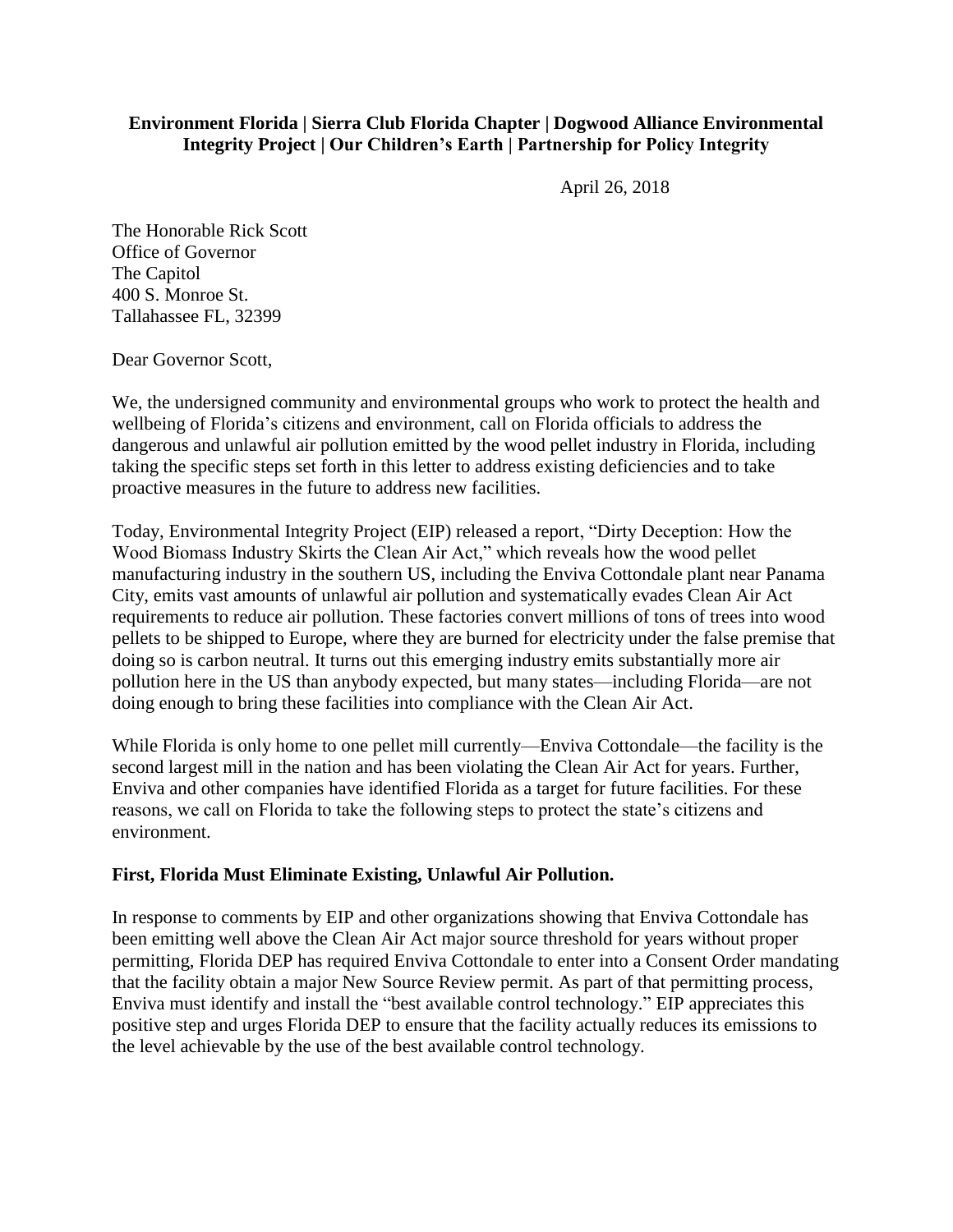Enviva Cottondale currently emits more than 500 tons of volatile organic compounds (VOCs) per year because it does not utilize any VOC control technology on units known as pellet coolers. A nearly identical facility in Georgia, meanwhile, has reduced its VOC emissions from more than 1,000 tons per year to just 130 tons per year by installing VOC controls on each of its major units, including its pellet coolers. That facility, Georgia Biomass, utilizes thermal oxidizing technology which reduces VOC emissions by 95% or more. Given that the Georgia Biomass plant is nearly identical to the Cottondale plant, this same thermal oxidizing technology plainly is "available" to control the Cottondale plant's pellet coolers. Accordingly, Florida DEP should select this technology as the best available control technology and limit the facility's VOC emissions accordingly.

### **Next, Florida Must Address the Industry's Terrible History of Fires and Explosions.**

Since 2014, more than half of the large pellet mills in the South have had news-worthy fires or explosions, including a fire at Enviva Cottondale in 2017, as well as three other fires at Enviva facilities. These fires can produce massive amounts of harmful air pollution; for instance, a recent silo fire at a Texas facility burned for more than 50 days, sickening dozens of nearby residents and leading to multiple lawsuits. Many of these fires and explosions are caused by combustible wood dust, an extreme hazard at wood pellet mills.

The Clean Air Act gives Florida a powerful tool to address wood dust explosions and fires. The Act contains the Section 112(r) General Duty Clause which requires facilities producing or handling extremely hazardous substances to design, maintain, and operate their facilities in a safe manner. As the long list of fires and explosions at wood pellet facilities show, wood dust clearly qualifies as an extremely hazardous substance. Unfortunately, Enviva Cottondale's permit does not require compliance with the 112(r). Florida DEP must revise this permit to specify that the General Duty Clause applies to the facility's handling of explosive dust and require the facility to perform specific steps that are sufficient to ensure that workers and others who live, work, recreate in the facility's vicinity are protected from the dangers posed by combustible dust. At a minimum, the permit should:

- (1) Identify the Clean Air Act's General Duty Clause as an applicable requirement with respect to the facility's handling of combustible dust.
- (2) Specifically require the facility to prepare a hazard analysis identifying the hazards associated with explosive dust and the facility's processes, potential fire and explosion scenarios, and the consequences of a fire or explosion.
- (3) Establish specific design and operation standards that the facility must meet to prevent a dust-related fire or explosion.
- (4) Establish recordkeeping and reporting requirements sufficient to demonstrate that the facility is meeting its General Duty Clause obligations.

### **Finally, Florida Must Issue Better Permits for Future Wood Pellet Mills.**

Given the heavy burden this industry places on the citizens and environment of Florida, the undersigned groups oppose the issuance of permits for new wood pellet mills. However, if the state does issue permits for new or modified wood pellet mills, officials must ensure new permits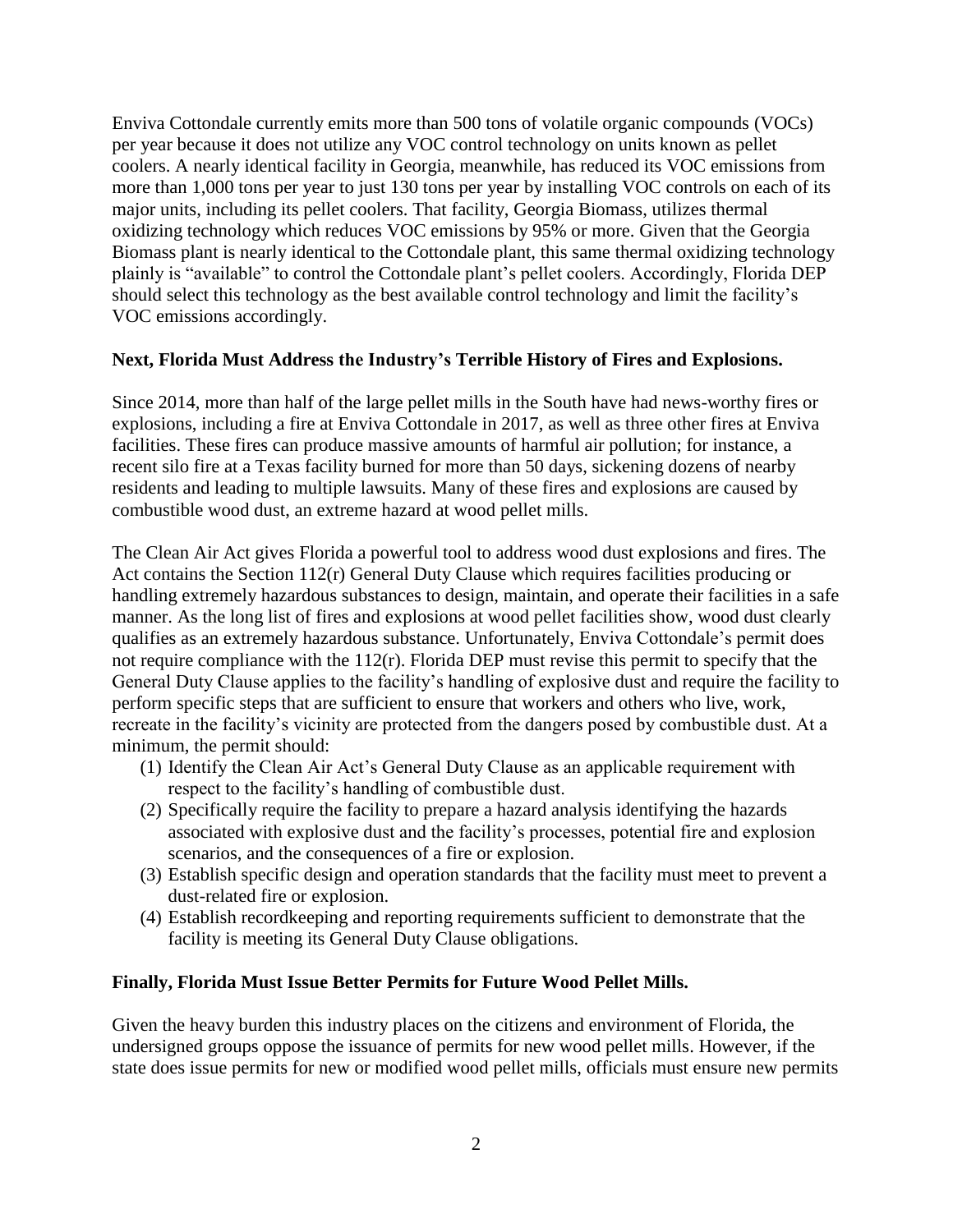require facilities to comply with all Clean Air Act requirements. The undersigned groups call for the following specific actions in future permitting:

# **1. Require "major" sources of air pollution to install the best available control**

**technology.** As EIP's report reveals, many pellet mills major source pellet mills evade using the best available control technology, or any control technology at all, while facilities with minor source permits, often the same size or larger, do utilize controls. Florida must not reward companies for refusing to install controls that would reduce facility emissions to minor levels. Rather, Florida must require new or modified major sources to reduce emissions using controls that are at least as effective as those utilized by the best-controlled minor sources. This includes using VOC controls that achieve at least 95% reductions on emissions on each of the major sources of pollution at the facility. If facilities in Georgia and Alabama can do this, so can Florida facilities.

- **2. Ensure Communities are Notified of and Able to Participate in Permitting Decisions.**  Many of the air permits EIP surveyed across the U.S. South were issued without any public notice or the ability to comment, including permits for the initial construction of facilities. This means communities were not informed of the decision to allow sources of air pollution to locate in their backyard. Florida should ensure that there is a meaningful opportunity for public involvement in any permitting action authorizing the construction or modification of a wood pellet mill.
- **3. Institute pellet production limits at facilities that claim to be too "minor" for the best available pollution controls.** If pollution controls will not keep emissions below legal limits when a facility is operated at full capacity, the facility's permit must restrict maximum production to a level that ensures the facility will not exceed the major source threshold.

The Clean Air Act only serves to protect health and the environment when state agencies are fully implementing all of the Act's requirements. The undersigned groups call on Florida to address the errors and omissions identified in this letter and in EIP's report, and to further make proactive moves to better understand and control emissions from this emerging industry in the future and other environmental impacts from this emerging industry in the future.

Additionally, we ask the Florida Department of Environmental Protection to conduct a thorough, public review of land management concerns on the practice of wood pellet manufacturing.

Please contact Patrick Anderson at [panderson@powellenvironmentallaw.com](mailto:panderson@powellenvironmentallaw.com) or (470) 440-1124 to respond to our request or to obtain additional information. We thank you for your leadership on the environment and your concern for the health and well-being of Florida's citizens.

Sincerely,

Jennifer Rubiello State Director Environment Florida